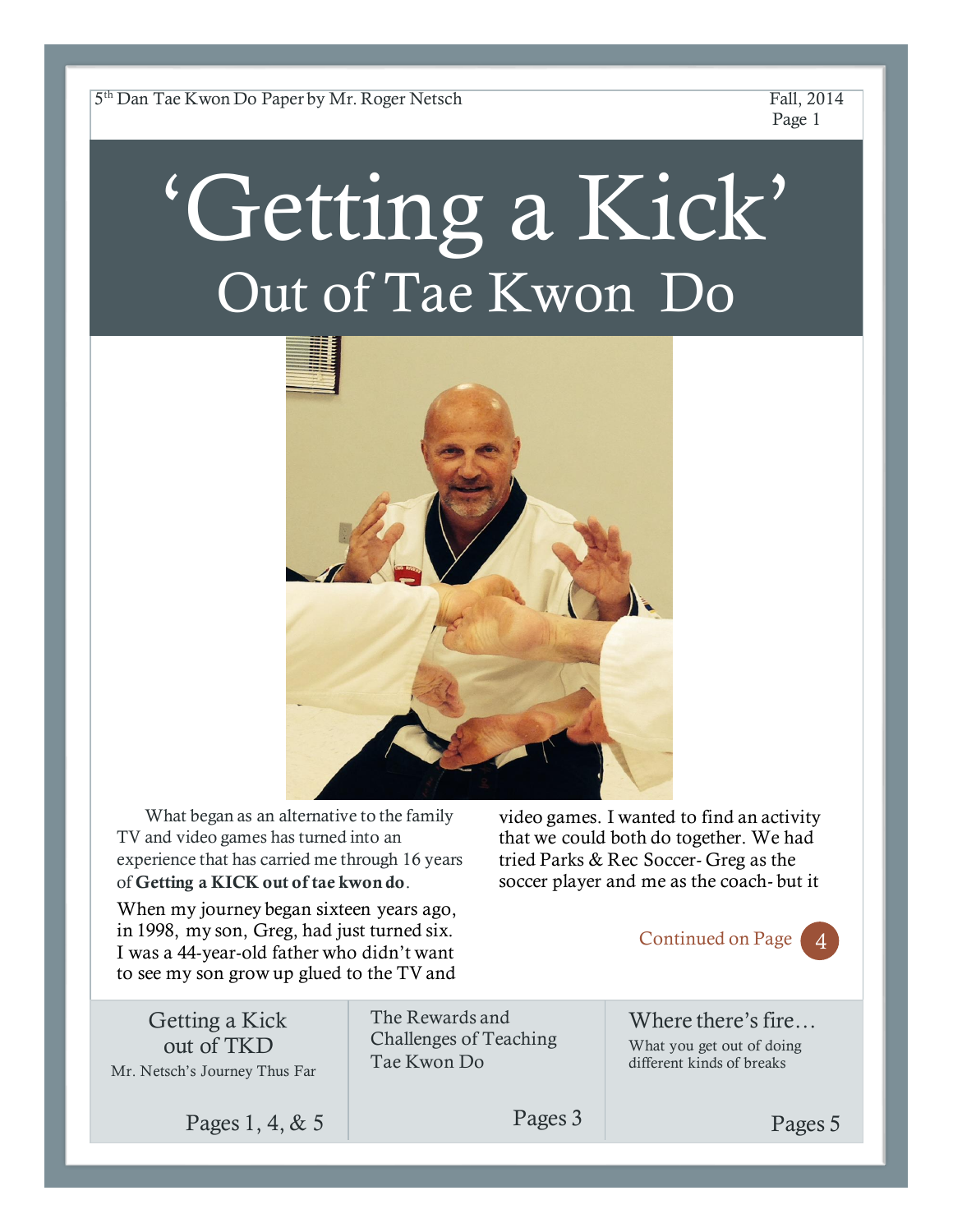#### Lorem Internatives Dompton Systems 2016. The contract of the contract of the contract of the contract of the contract of the contract of the contract of the contract of the contract of the contract of the contract of the c 5<sup>th</sup> Dan Tae Kwon Do Paper by Mr. Roger Netsch Fall, 2014

Page 2



The "Indianola Branch" a.k.a. Indianola Parks and Rec.



Mr. Bryan Sievers and Mr. Roger Netsch after one of many sessions preparing for their  $5<sup>th</sup>$ Dan test.

# My "home branch" Indianola

My 'home branch' is in Indianola, Iowa. For the past 6 years, we have trained in the Indianola Parks & Recreation Building- Activity Center. Prior to that time, Master Samuelson and others worked in an elementary school gymnasium as well as an elementary school cafeteria. Our classes meet Mondays, Wednesdays and Thursdays. Beginners meet at 6 pm on Mondays and Thursdays, while advanced students meet on Mondays and Thursdays at 7 pm and Wednesdays at 6 pm. Our beginner classes typically have between 10 and 20 students (adults & children) and the advanced classes between 25 and 30 students.

If you've trained in tae kwon do for very long, you know that the location doesn't make the branch. It's the people – instructors and students – who make a branch what it is. I feel very fortunate to be involved not only in the Indianola Branch but also Two Rivers Martial Arts and Jung's Tae Kwon Do Academy as a whole. While all three entities are successful in their own right, the three entities together work to make a unique opportunity for people to learn and grow together. With Grand Master Jung's and the TRMA's senior belts' leadership, we offer a fantastic opportunity for people to learn tae kwon do.

## What's the deal with colored belts?

When I first started to train in tae kwon do, I wondered why there was so much emphasis placed on colored belts. I quickly came learn that the color belt you wore was like a badge for you to show all around you what your skill level was. The colored belts really just scratch the surface of what you can learn in tae kwon do. By learning the basics as colored belts, they become the foundation of all that is to follow once you achieve a black belt level.

When you line up by belt rank, the responsibility of the higher-ranking colored/black belts becomes even more evident. You are not only an example or model for the lower belts to follow, you also learn that by sharing what you have learned is what helps you progress in ability and true mastery of the techniques you're teaching. By advancing in colored belts and dan rankings, you are showing the lower belts that you have achieved mastery of techniques at that level and have knowledge that can help them progress as well. They just need to follow your instructions and your example.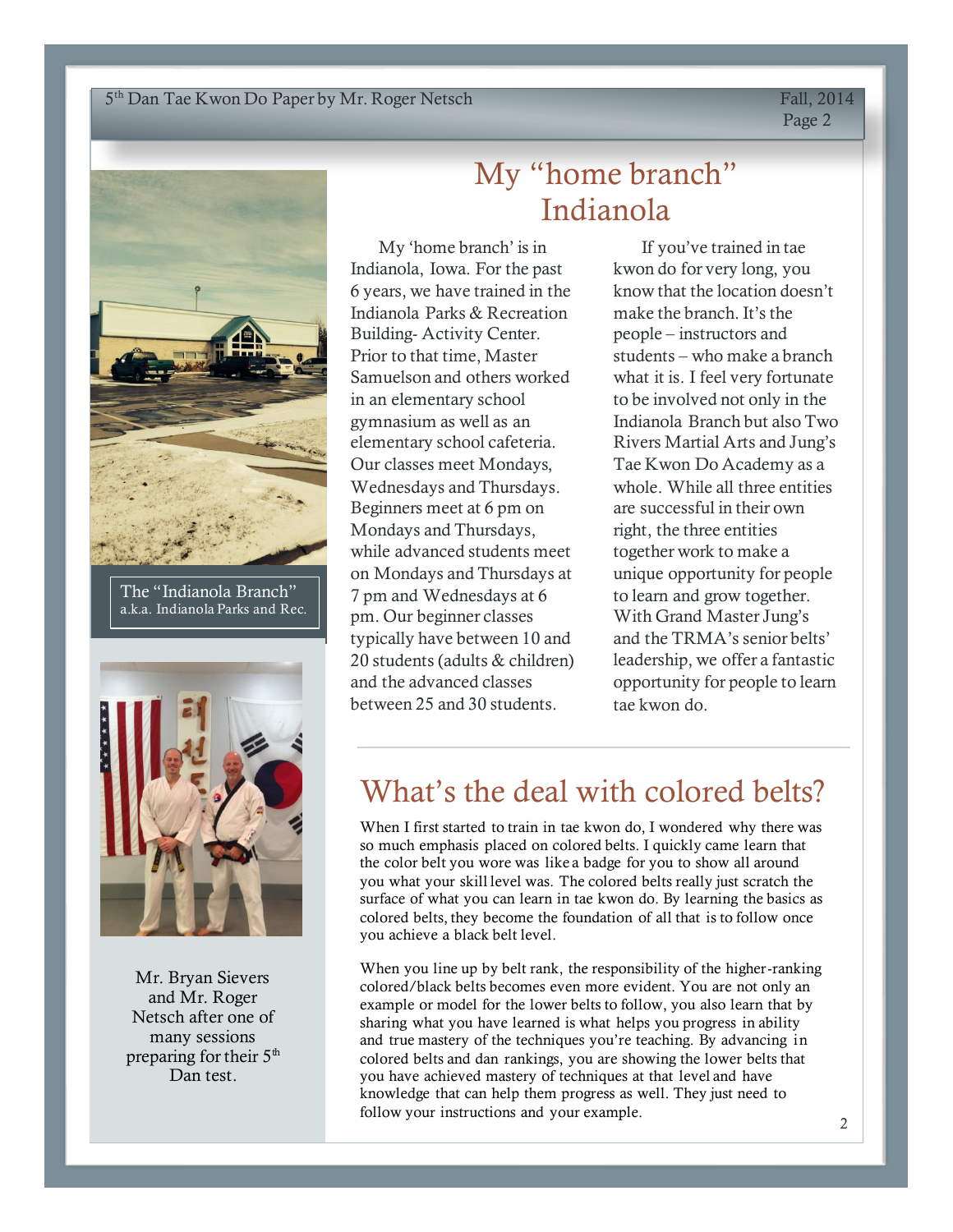$L_{\text{un}}$  Lucretian Dollaptic function dependent control  $L_{\text{un}}$ 5<sup>th</sup> Dan Tae Kwon Do Paper by Mr. Roger Netsch Fall, 2014

Page 3



# The Rewards and Challenges of Teaching Tae Kwon Do

Teaching tae kwon do and helping others to learn this discipline can be very rewarding. It can also be very challenging. While helping others learn and grow in this martial art, as an instructor, you can also learn and grow.

So, what makes teaching tae kwon do rewarding? Well to begin with, I have personally found that by helping others learn and grow, this has helped me learn and grow both as a martial artist and also as person. There can be many rewards as a "senior belt" but, for me, none greater than seeing a student being successful in something you have helped them master. Whether it is a form, board break, or other facet of tae kwon do, I have learned that from your student's successes, you are also successful.

Now, for the challenging part of teaching tae kwon do. One facet of teaching tae kwon do that I find challenging is working with students who, despite their best efforts, struggle to learn a technique or form. Seeing students who give genuine effort but, for a number of reasons, not progress is as frustrating for me as it probably is for them. This has been, and will continue to be one of the aspects of being an instructor that I struggle with the most. When faced with this type of challenge, I look to the examples in front of me of Grand Master Jung and the other senior belts from my school. As always, the tenets are always there to show me the way. Sometimes you just have to open your eyes.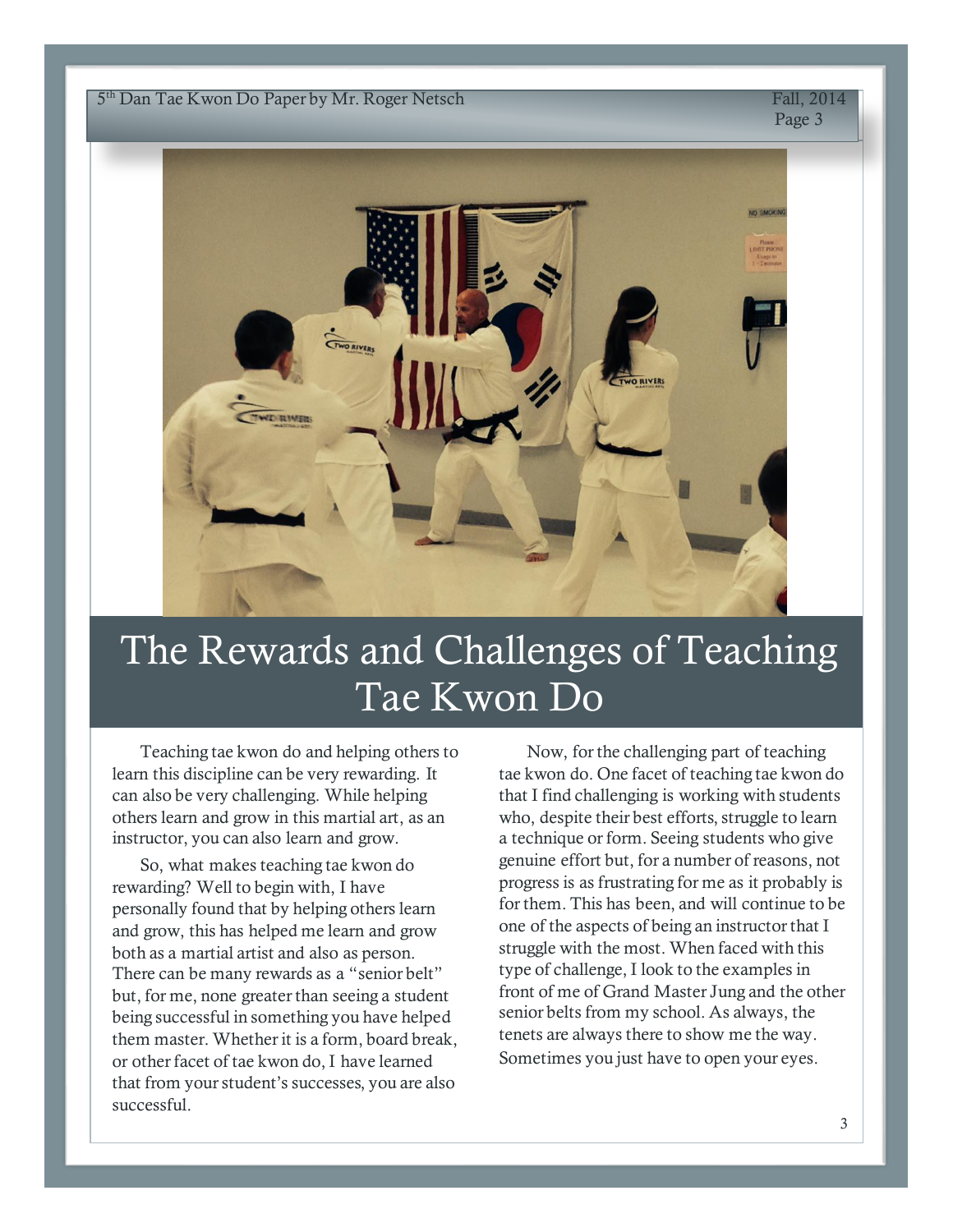### Continued from Page 1

just didn't click for Greg to have his dad telling him what to do in front of his friends. It turned out, Dad didn't particularly like it either. Instead of having one child to be responsible for, I now had 15 or more to try to coach.

I began to look for alternatives and noticed in the Indianola Parks & Rec activity catalog that they offered tae kwon do and that to participate; you only had to be six years of age or above. The Teenage Mutant Ninja Turtles were all the rage at the time for younglings so that was the bait I used to convince Greg that tae kwon do might be something fun to do together. The time commitment wasn't too great- just two or three nights a week- and we didn't have to buy expensive shoes to participate. With visions of throwing stars, swords, and pizza, we enthusiastically signed up.

Looking back now, I can see how naïve I was. Tae kwon do is so much more than throwing stars, swords, and pizza. Well, to be truthful, pizza and chocolate cake do occasionally appear in our dojang after class is over and the flags are folded away.

Tae kwon do is really much more than merely forms or board breaks and self defense.

As Grand Master Jung has talked about, it is more about family, supporting one another, learning and growing. It is about the tenets- courtesy, integrity, perseverance, self-control, and indomitable spirit. It is about respect and supporting one another as you grow and learn. It is about family. Your tae kwon do family.

So Greg and I started our tae kwon do journey on September 10, 1998. We trained in Indianola through the Indianola Branch of Two Rivers Martial Arts. Master Marvin Samuelson was our instructor. We worked our way through the colored belt ranks, really working hard and learned loads through Mr. Samuelson's leadership. Unfortunately for Greg, adolescence intervened and he dropped out after getting to his second permanent gup brown belt. Believe it or not, he went back to soccer, this time without his father as his coach. The lessons he learned while in tae kwon do, I believe, have helped him in other areas as he has moved forward in his life.

As for me, by the time I got into the brown belt levels, I was the one who was hooked on tae kwon do. As an educator by profession, I really enjoyed helping the lower colored

belts learn the forms, techniques and board breaks. It was and still is the main attraction for me personally to continue in tae kwon do.

Grand Master Jung, Master Judith Clinton, Master Brett McBroom, Master Bruce Hammer, Master Steven Gonzalez, Master Dewayne Ferguson, and the other Two Rivers senior black belts and, of course, Master Samuelson, all continued to talk throughout their classes about the importance of family and supporting one another. Since I've become a black belt, I've really come to understand what they had always talked to us about in their classes. It's something I now talk about to my students in my classes.

While tae kwon do is quite an individual sport, you can't do it alone. We have all developed close kinships to fellow students, and our instructors, as we develop as martial artists. As colored belts, we all became friends with our fellow classmates and learned and grew together. We became family through the common goals we all shared- that next belt level. We became friends and there were always our "parents" – the black belts in our school who were there to

Continued on Page 5